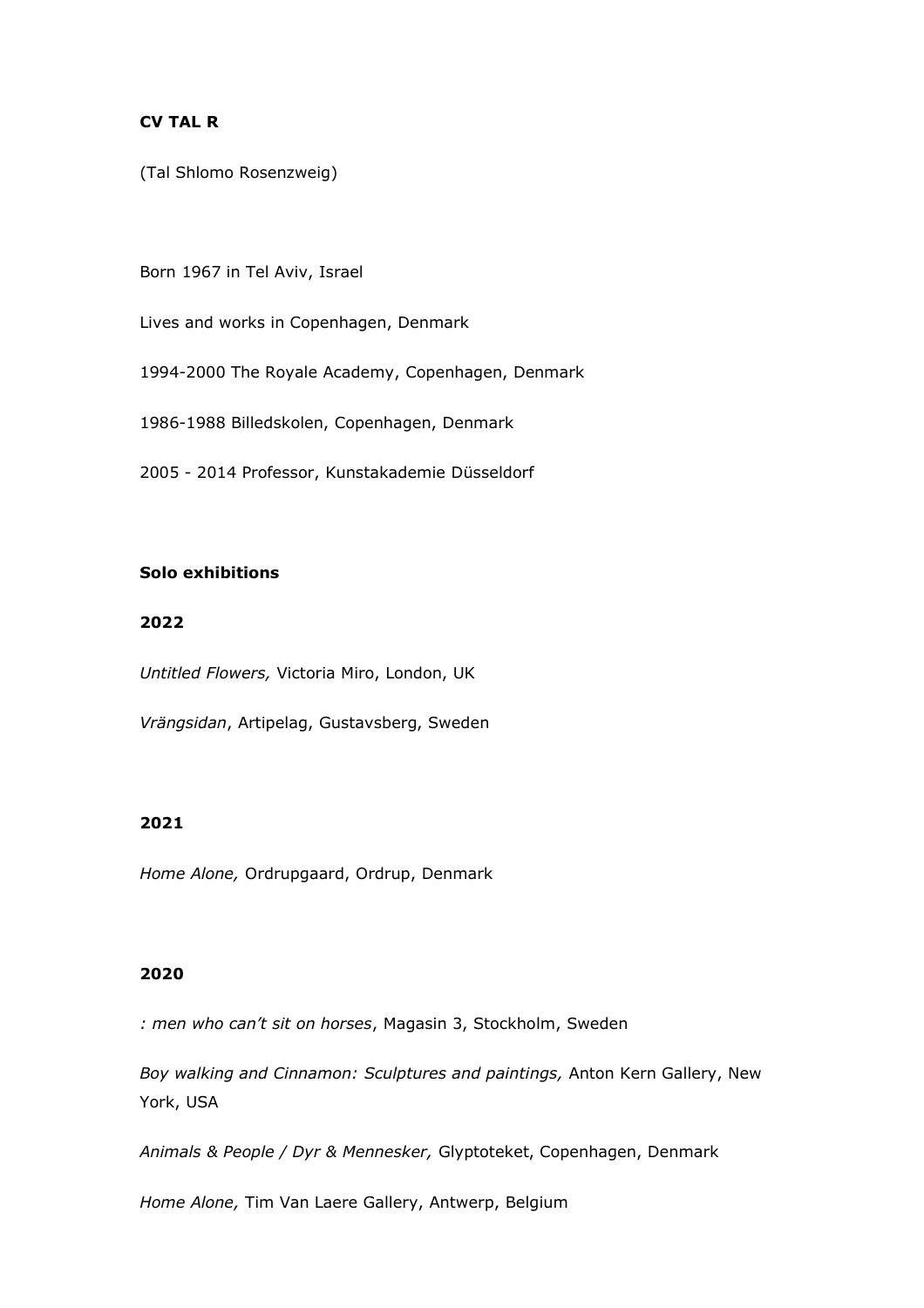*: men who can't sit on horses,* Magasin 3, Jaffa, Israel

*Smukke dreng,* Galleri Bo Bjerggaard, Copenhagen, Denmark

*: eventually all museums will be ships,* Hastings Contemporary, Sussex, UK

*Jew cherry, Clown and Gongo,* Contemporary Fine Arts, Berlin, Germany

*Pink road through forest,* VnH Gallery, Paris, France

*Asger Jorn, Per Kirkeby, Tal R*, Victoria Miro, London, UK

### **2018**

*The Minute,* The Rosenwald-Wolf Gallery of the University of the Arts, Philadelphia, USA

*No titel,* Embassy of Denmark, Berlin, Germany

*: this is not Detroit,* Museum of Contemporary Art Detroit, Detroit, USA

*Bavid Dowie* (with Jonathan Meese and Daniel Richter), Museen Stade, Germany

*Satie Moon Walking,* Sommer Contemporary Art, Tel Aviv, Israel

### **2017**

*Academy of Tal R,* Museum Boijmans Van Beuningen, Rottedam, Holland

*The Men who fell from Earth* (with Jonathan Meese and Daniel Richter), Holstebro Kunstmuseum, Holstebro, Denmark

*Sexshops,* Victoria Miro, London, UK

*Babylonia,* Contemporary Fine Arts, Berlin, Germany

*Spiegel and Winter Sleep,* Borch's Butik, Copenhagen, Denmark

*Academy of Tal R,* Louisiana – Museum of Modern art, Humlebæk, Denmark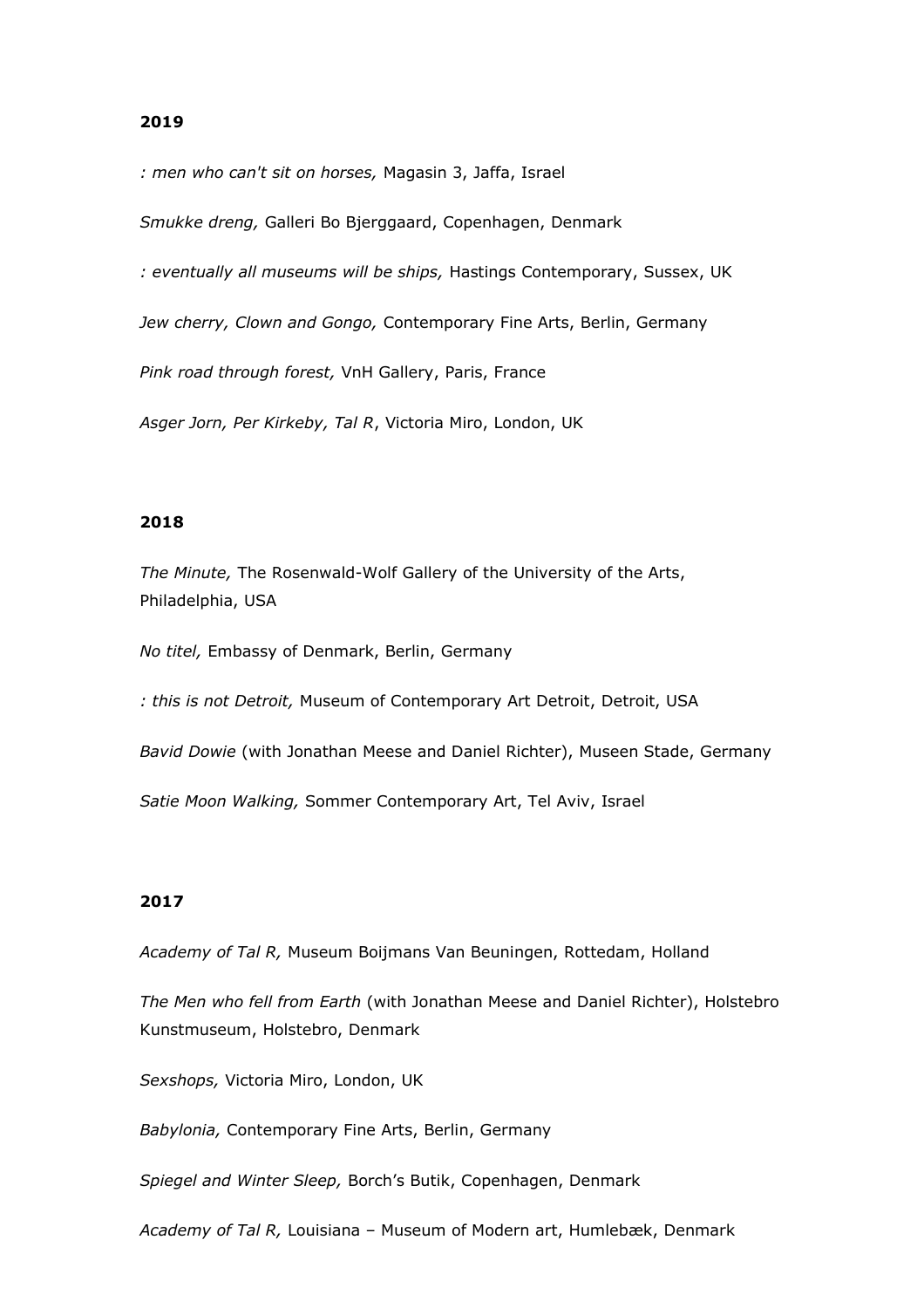*Keyhole,* Cheim & Read, New York, USA

### **2016**

*Svanesang – Mamma Andersson & Tal R,* Bo Bjerggaard, Copenhagen, Denmark. Magnus Karlsson, Stockholm, Sweden

*The night you can't remember is the night I can't forget,* Villa Shönningen, Postdam, Germany

*Garbage Man,* Contemporary Fine Arts, Berlin, Germany

*Flamingo Flametti,* Institut für modern künst, Nürnberg, Germany

#### **2015**

*Almanach 67,* Carolina Nitsch, New York, USA

*The Drawing Class,* Sommer Contemporary Art, Tel Aviv, Israel

*Yasmin & Tanja*, Retrospective Gallery, New York, USA

*The Oolong,* Contemporary Fine Arts, Berlin, Germany

*Chimney School Of Sculpture*, Victoria Miro, London, UK

*Altstadt Girl,* Cheim & Read, New York, USA

# **2014**

*Walk towards hare hill*, Victoria Miro, London, UK

## **2013**

*The Virgin*, ARoS Aarhus, Denmark

*Schneidebrett Tee Pavillion*, Pinakothek der Moderne, Munich, Germany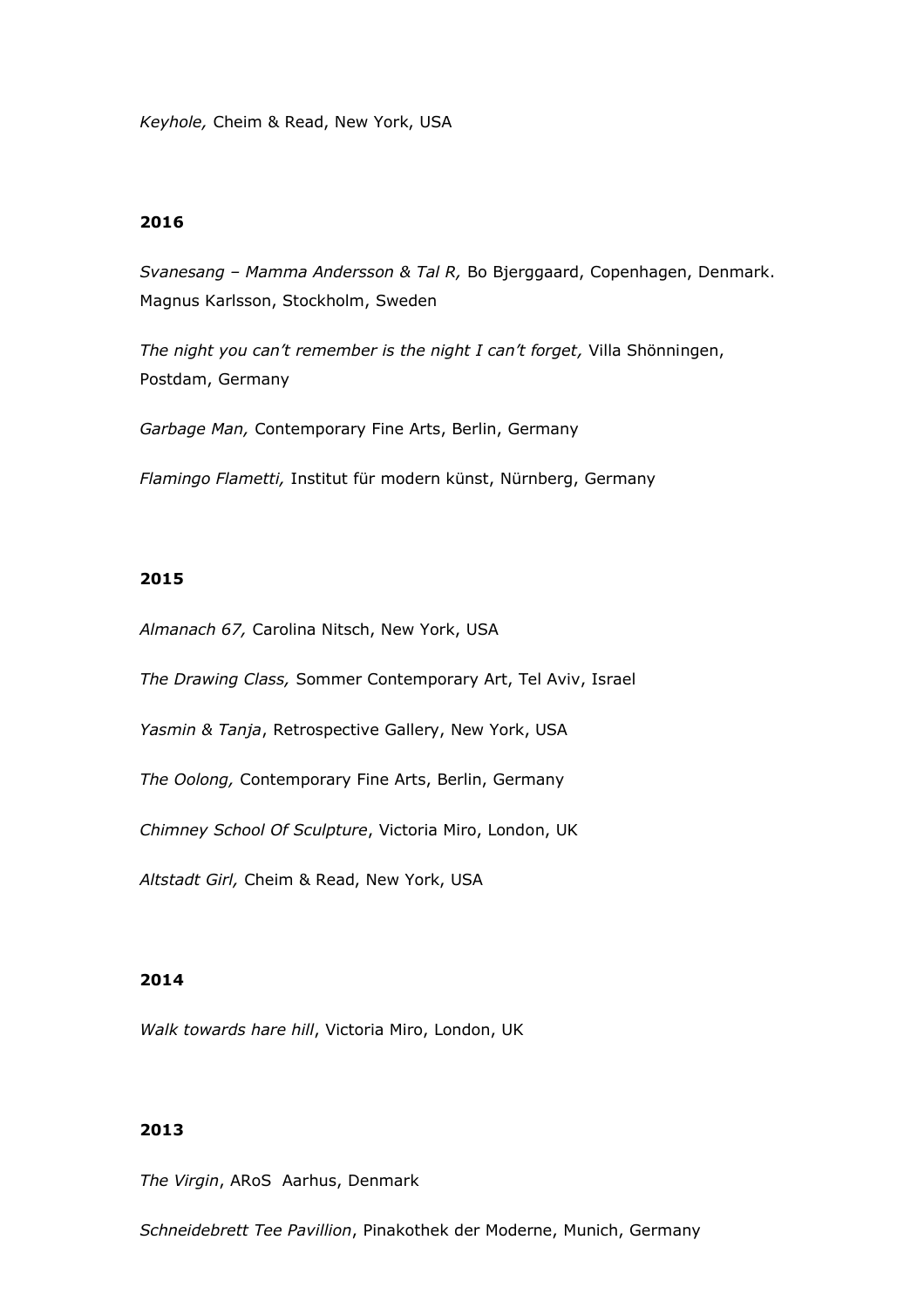*The Sail Away*, Städtische Galerie Wolfsburg, Wolfsburg, Germany *Sortedam*, Galleri Bo Bjerggaard, Copenhagen, Denmark *Egyptian Boy*, Contemporary Fine Arts, Berlin, Germany *Fog over Malia Bay*, Galerie Elisabeth & Klaus Thoman, Vienna, Austria

# **2012**

*Zig Versus Zag,* Museum Kunstpalast, Düsseldorf, Germany

*The Shlomo,* Cheim & Read, New York, USA

*Mann über Bord,* Kunsthalle Düsseldorf, Düsseldorf, Germany

*Tal R,* Galerie MIRO, Prague, Czech Republic

*Mann über Bord*, Galerie im Taxispalais, Innsbruck, Austria

*Banana Beach,* Gerhardsen Gerner, Oslo,Norway

# **2011**

*Mann auf Schlaf,* Kunstverein Ausberg - Holbeinhaus, Germany

*Science Fiction,* Victoria Miro, London, Uk

*Tal R*, Contemporary Fine Arts, Berlin, Germany

*The Elephant behind the Clown,* Der Kunstverein, Hamburg, Germany

*The Pyjamas*, Sommer Contemporary Art, Tel Aviv, Israel

## **2010**

*Tal R*, Contemporary Fine Arts, Berlin, Germany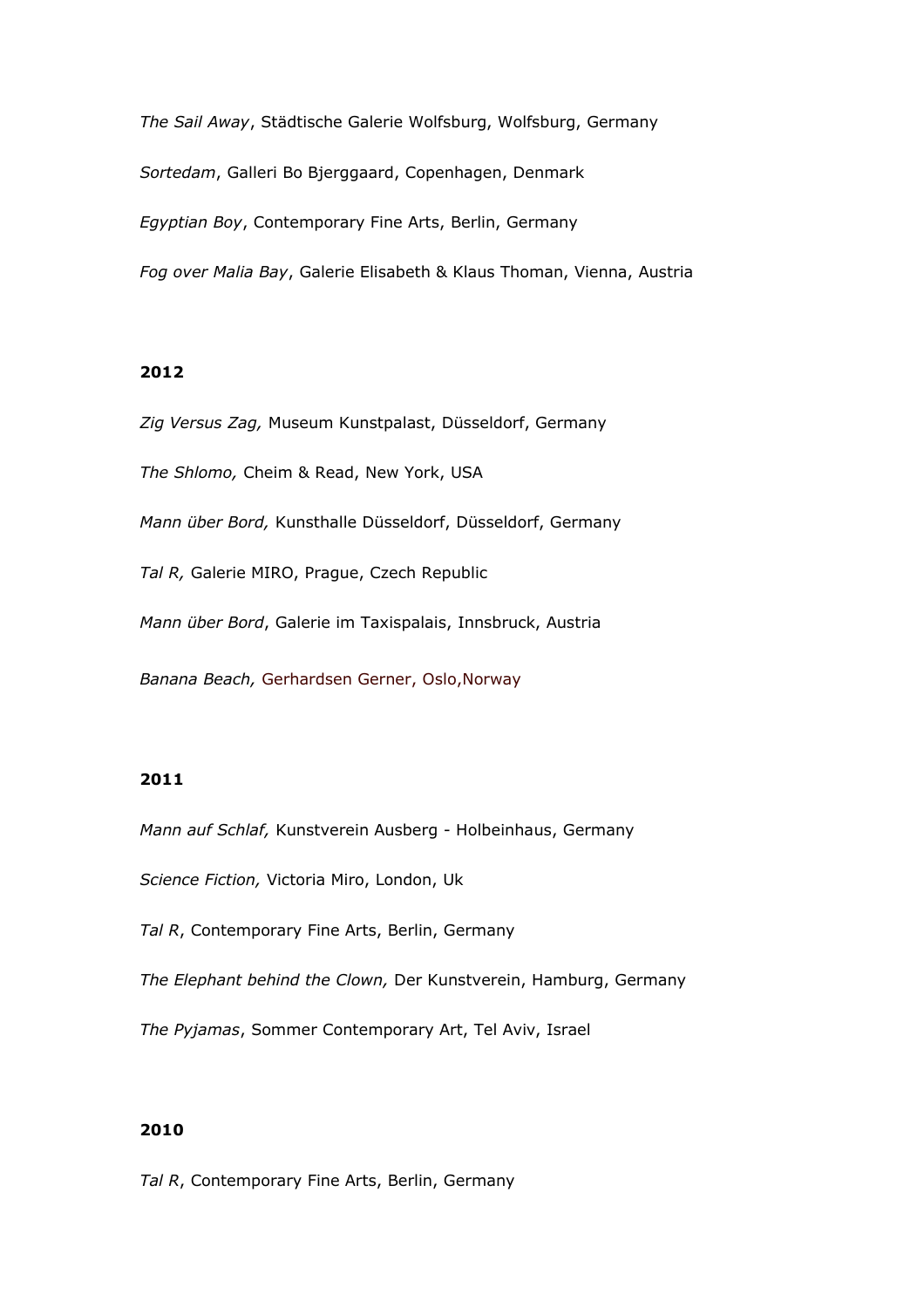*Old Confused*, Magasin 3, Stockholm, Sweden

*You laugh an ugly laugh*, Kunsthalle Tübingen, Tübingen, Germany

*Teenager Beach*, CAC Malaga, Malaga, Spain

*Armes de Chine*, Victoria Miro Gallery, London, Uk

*You laugh an ugly laugh*, Kunsthalle zu Kiel, Kiel, Germany

*Prints,* Holstebro Kunstmuseum, Holstebro, Denmark

### **2008**

*Prints, Instituto de Artes Gráficas de Oaxaca*, Oaxaca, Mexico

*Prince Fruit*, Essl Museum, Klosterneuburg, Austria

*Flovmand*, Galerie Haas, Zürich, Switzerland

*You laugh an ugly laugh*, Giò Marconi, Milano, Italy

*Adieu Interessant*, Contemporary Fine Arts, Berlin, Germany

*Masters and Method*, Niels Borch Jensen, Berlin, Germany

*The Sum*, Camden Art Center, London, Uk

*The Sum*, Bonnefantenmuseum, Maastricht, Holland

*Working hard during the day naked at night*, Centro Cultural dos Correios, Rio de Janeiro , Brasil

### **2007**

*The Look*, Tomio Koyama Gallery, Tokyo, Japan

*Working hard during the day naked at night* Pinacoteca do Estado de São Paulo, Brasil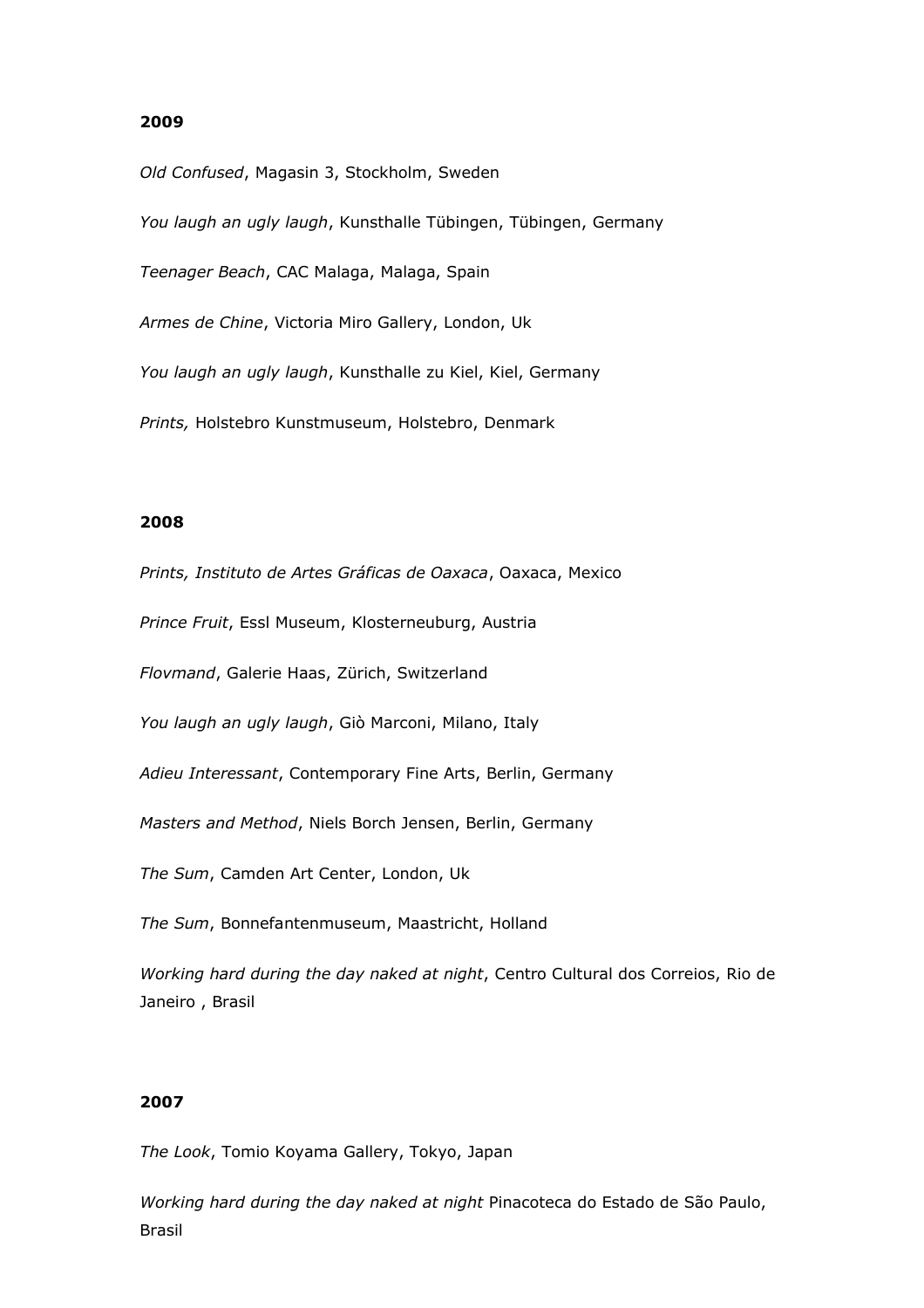*The Sum*, Louisiana, Humlebæk, Denmark

*Tal R,* Kunsthalle Mannheim, Mannheim, Germany

# **2006**

*Le peintre n´est pas là*, Zach Feuer Gallery, New York, USA *Fruits*, Contemporary Fine Arts, Berlin, Germany *Gold is over*, Sabine Knust, Munich, Germany *Minus*, Victoria Miro Gallery, London, Uk *House of Prince*, Gary Tatinsian Gallery Inc., Moscow, Russia *Mother* (with Jonathan Meese), Bortolami-Dayan, New York, USA

### **2005**

*House of Prince*, Contemporary Fine Arts, Berlin, Germany *MOR* (with Jonathan Meese), Statens Museum for Kunst, Copenhagen, Denmark *Pink, Yellow, Brown ...*, Galleri Nicolai Wallner, Copenhagen, Denmark

#### **2004**

*House of Prince*, Douglas Hyde Gallery, Dublin, Ireland *Figur*, Contemporary Fine Arts, Berlin, Germany *Last Drawing before Mars*, LFL Gallery, New York, Usa *Captain,* Contemporary Fine Arts, Berlin Germany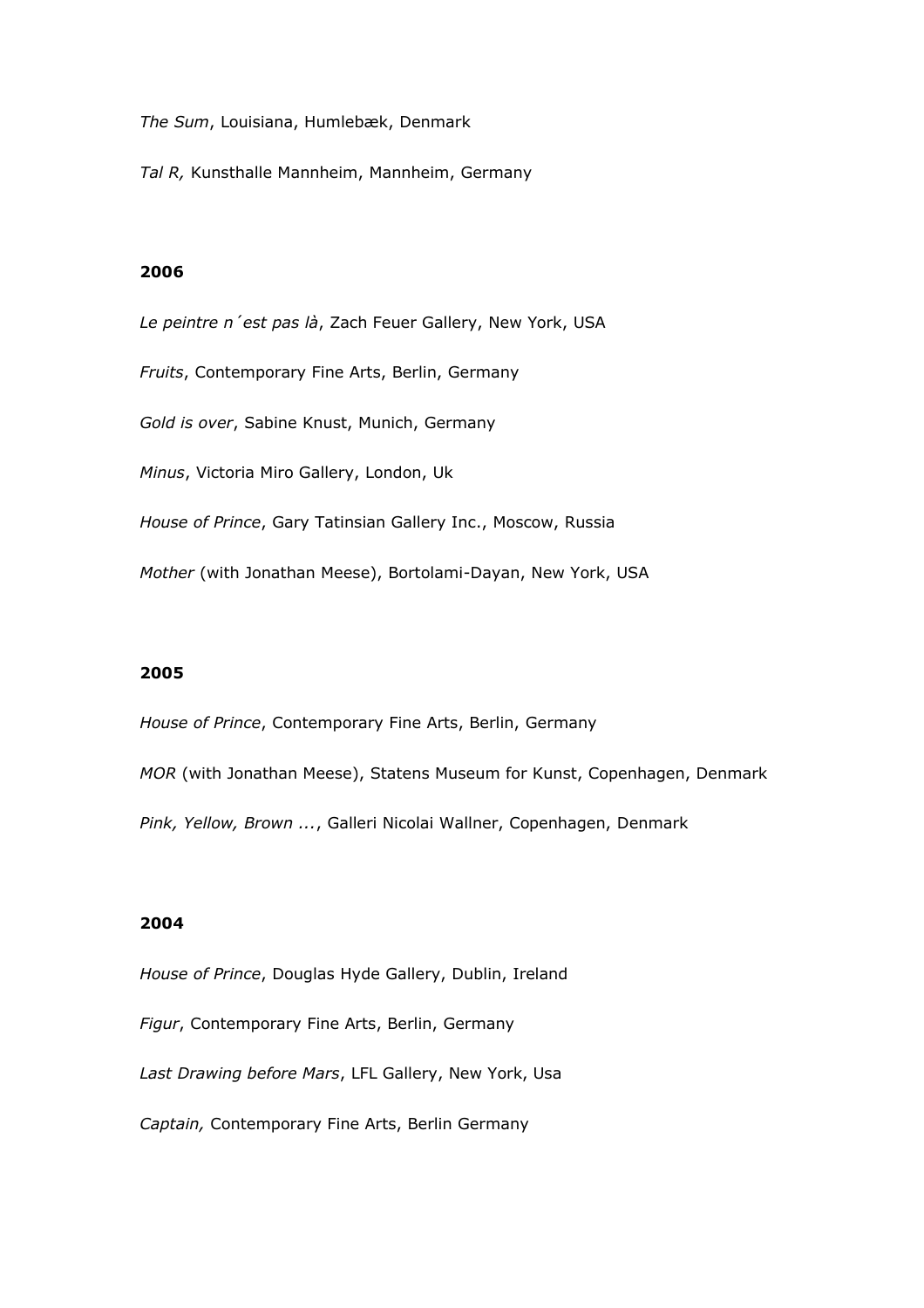*New born, but same old phone number*, Tal Esther Gallery, Tel Aviv, Israel

*Arcade*, Bawag Foundation, Vienna, Austria

*Lords of Kolbojnik*, Victoria Miro Gallery, London, UK

## **2002**

*Ike og Ancher*, Horsens Kunstmuseum, Horsens, Denmark

*Fruitland*, Museum Abteiberg, Mönchengladbach, Germany

## **2001**

*Lord Madras*, Hostrup-Perdersen & Johansen, Copenhagen, Denmark *Live at Club Sombi*, Contemporary Fine Arts, Berlin, Germany

# **2000**

*Dinglebær*, Galerie Mikael Andersen, Copenhagen, Denmark

*El Castilio*, Aarhus Kunstmuseum, Århus, Denmark

Für Immer (with Daniel Richter), Gesellschaft für Aktuelle Kunst,Bremen, Germany

*Viva Ultra*, Holstebro Kunstmuseum, Holstebro, Denmark

### **1999**

*Looket*, Horsens Kunstmuseum, Horsens, Denmark

*Grill 48*, Street Sharks, Copenhagen, Denmark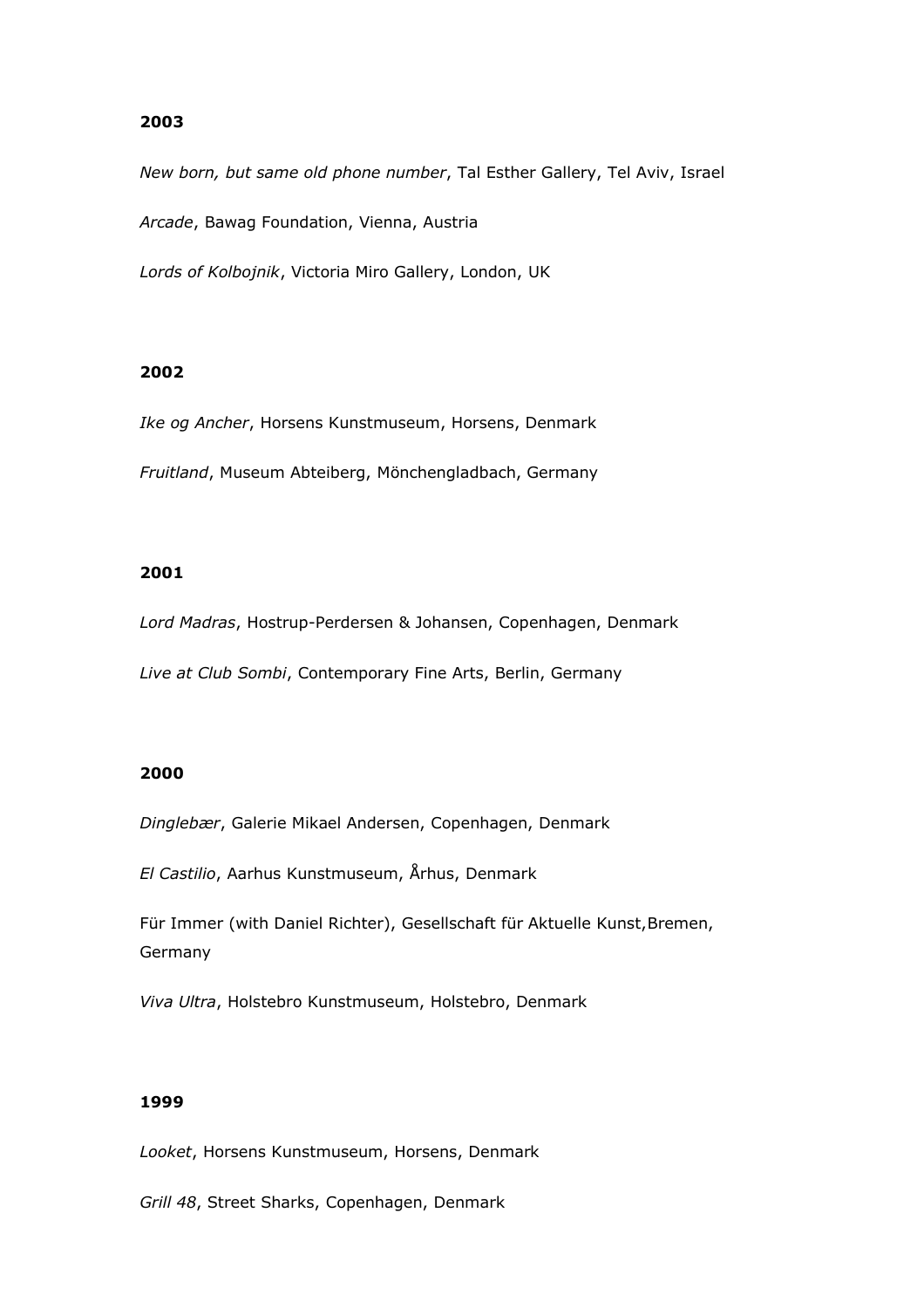*At the Foot of Mount Fuki*, Contemporary Fine Arts, Berlin, Germany

### **1998**

*Bicycle Thieves* (with Annika Strøm), Beret International Gallery, Chicago, USA

*Basement Buffet*, DCA Gallery, New York, USA

#### **1997**

*Everybody Please Go Home*, Arts Center of Givat Haviva, Israel

# **1996**

*Tur retur*, Galleri Cambells Occasionally, Copenhagen, Denmark

#### **1994**

*Sugar Paintings*, Sugar Club, Copenhagen, Denmark

## **Group exhibitions (selected)**

# **2022**

*Prints Prints Prints,* Galleri Bo Bjerggaard, Copenhagen, Denmark

### **2021**

*Subterranean,* Amos Rex, Helsinki, Finland

*Kunst in Puurs,* Puurs-Sint-Amands, Belgium

*Arven – efter Anne Marie Carl-Nielsen*, Den Frie, Copenhagen, Denmark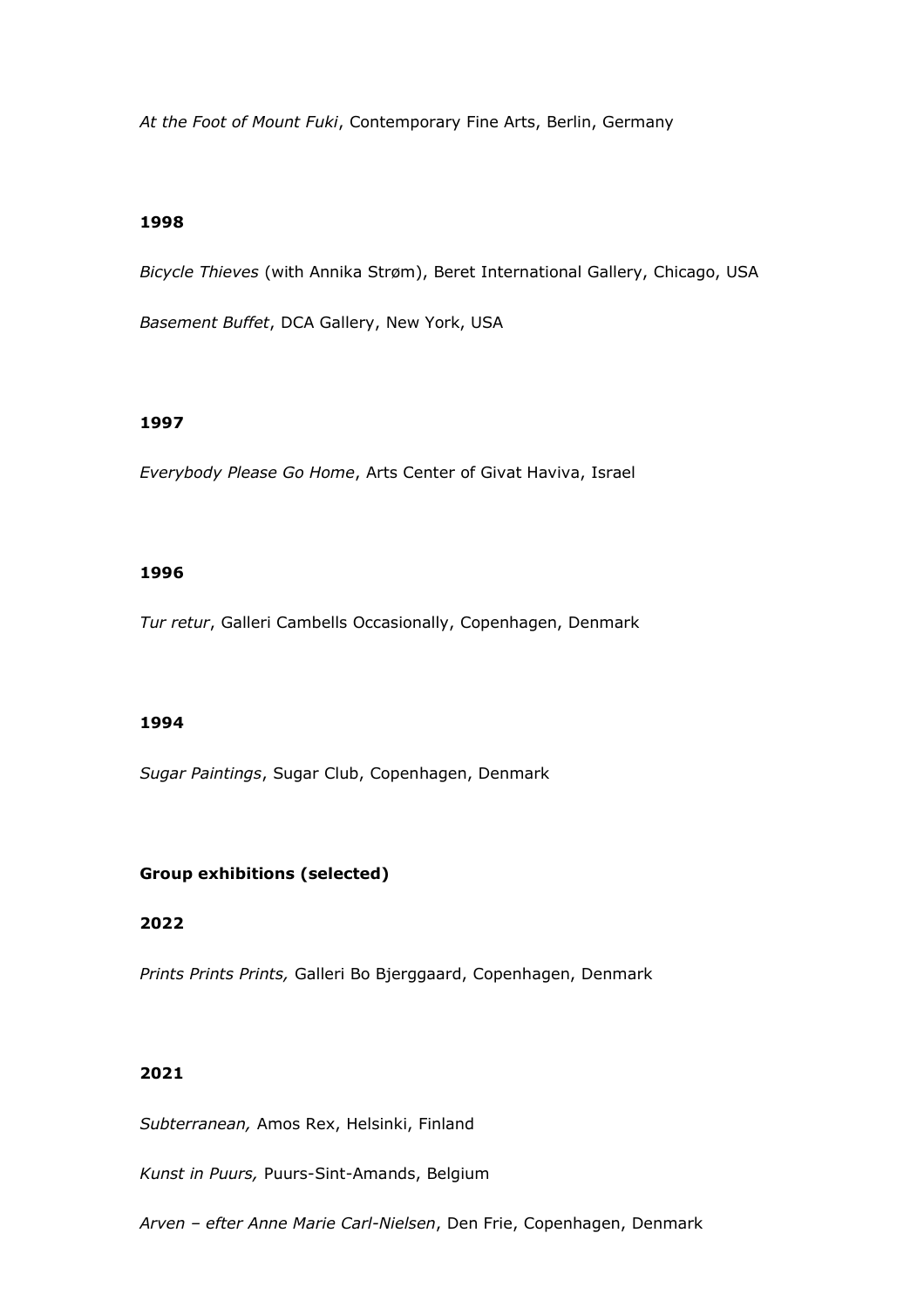*Gå,* Sophienholm Kunsthal, Lyngby, Denmark

*Touch,* EMMA, Espoo, Finland

*Tales of Manhattan,* Anton Kern Gallery, New York, USA

*Imagine,* Artzuid, Amsterdam, Netherlands

*Human Conditions of Clay,* Chapter Arts Centre, Cardiff, UK

*Diversity United,* Flughafen Tempelhof, Berlin, Germany

*Huid & Haar,* Keramiekmuseum Princessehof, Leeuwarden, Netherland

*The Sky was Blue the Sea was Blue and the Boy was Blue*, Victoria Miro, London, UK

# **2020**

*Der Goldene Reiter in Faustrecht der Freiheit aka Fox and His Friends,*  Contemporary Fine Arts, Berlin, Germany

*Everything is Personal,* Tramps, New York, USA

*PRELUDE: Melancholy of the Future,* Museum Dhondt-Dhaenens, Deurle, Belgium

*Au rendez-vous des amis. Classical Modernism in Dialogue with Contemporary Art from the Sammlung Goetz,* Pinakothek der Moderne, Munich, Germany

*Accelerate your escape,* White Chapel gallery, London, UK

*Drawing the City,* Berlinische Galerie – Museum of Modern Art, Berlin, Germany

*Enjoy and Take Care,* Tim Van Larer, Antverp, Belgium

*Forms Fired*, Shoshanna Wayne Gallery, Los Angeles, USA

#### **2019**

*Live Forever,* Tim van Laere Gallery, Antwerp, Belgium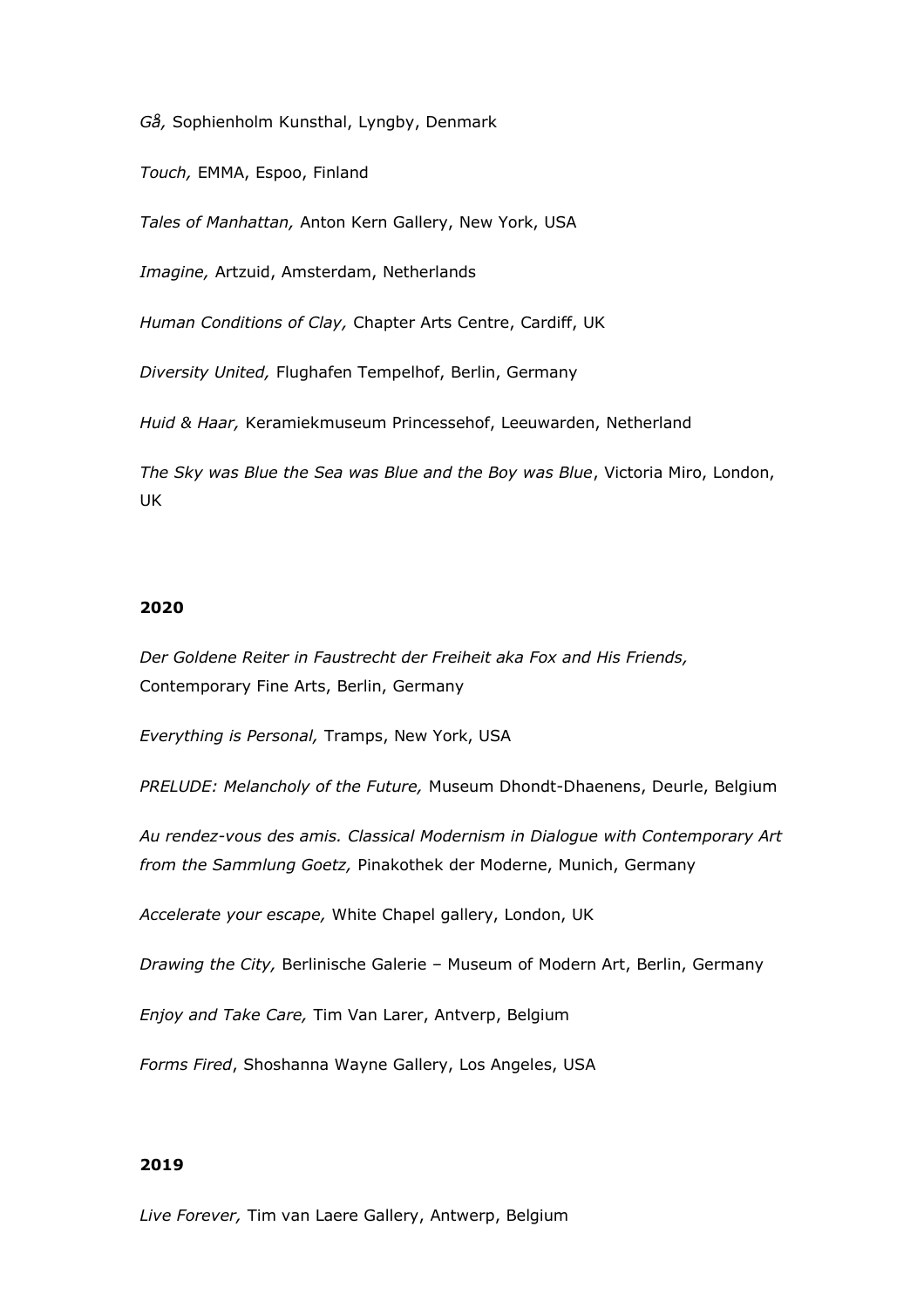*Cirkus,* Gl. Holtegaard, Holte, Denmark

*Small painting,* Corbett vs. Dempsey, Chicago, USA

*Der naive Krieg,* Zitadelle, Berlin, Germany

*Cutting edge***,** August Macke House Museum, Bonn, Germany

*Nico - Wie kann die Luft so schwer sein an einem Tag an dem der Himmel so blau ist,* Atelier- und Galeriehaus Defet, Nürnberg, Germany

*Christian Holstad, Grayson Perry, Tal R, Betty Woodman,* Victoria Miro, Venice, Italy

*I Don't Believe in Art, I Believe in Artists,* LX, NYC, USA

#### **2018**

*Gennem tiden - på sporet af Louisianas samling*, Louisiana, Humlebæk, Denmark

*Nordic impression,* The Phillips Collection, Washington, USA

*Der naïve Krieg,* Stade Museum, Stade, Germany

*Palo Santo,* Ratio 3, San Francisco, USA

*250th Summer Exhibition,* curated by Grayson Perry, Royal Academy, London, UK

*Detour,* Artipelag, Stockholm, Sweden

# **2017**

*Cool, calm and collected,* Aros, Aarhus, Denmark

*Owners choice,* Bo Bjerggaard, Copenhagen, Denmark

*Pacific Hall,* Hall in Tirol, Austria

*Store formater, Kloge hænder,* Clay Keramikmuseum Danmark, Middelfart, Denmark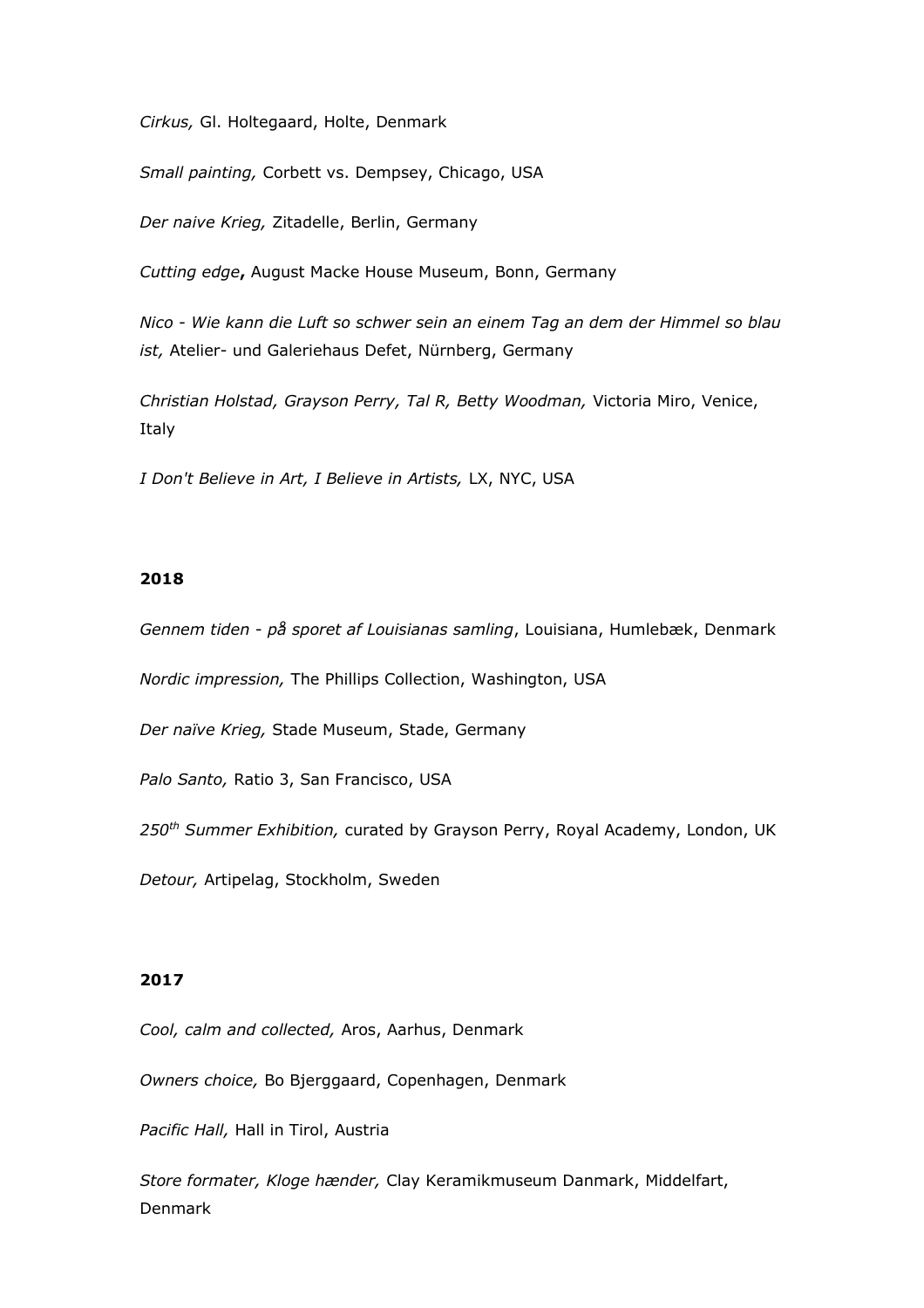*Nude,* V1 Gallery, Copenhagen, Denmark

*Salon de Fidèles,* Contemporary Fine Arts, Berlin, Germany

*Masser af Tal r,* Holstebro Kunstmuseum, Holstebro, Denmark

*Drawings & Sculptures,* Sommer Contemporary Art, Tel Aviv, Israel

*The Horizonal,* Cheim & Read, NYC, USA

*Luther and the Avant-garde,* Contemporary Art in Wittenberg, Berlin, Germany

*The Cards Players,* Shanghai Gallery of Art, Shanghai, China

*House Work,* Victoria Miro, London, UK

### **2016**

*Café Pittoresque,* Contemporary Fine Arts, Berlin, Germany

*Opslag Nedslag,* Den Sorte Diamant, Copenhagen, Denmark

*Human condition,* The former Los Angeles Metropolitan Medical Center, Los Angeles, USA

*Viehof Collection, International Contemporary Art,* Förderkreis Deichtorhallen, Hamburg, Germany

*Aby Warburg – Mnemosyne Bilderatlas,* Salon 8, Hamburg, Germany

*Summer Exhibition 2016,* Royal Academy of Arts, London, UK

*Making & Unmaking,* Camdon Art Centre, London, UK

*Illumination,* Louisiana, Humlebæk, Denmark

*Dwellers on the Treshold,* Star Gallery, Beiling, China

*Alles les Bleus,* Galleri Bo Bjerggaard, Copenhagen, Denmark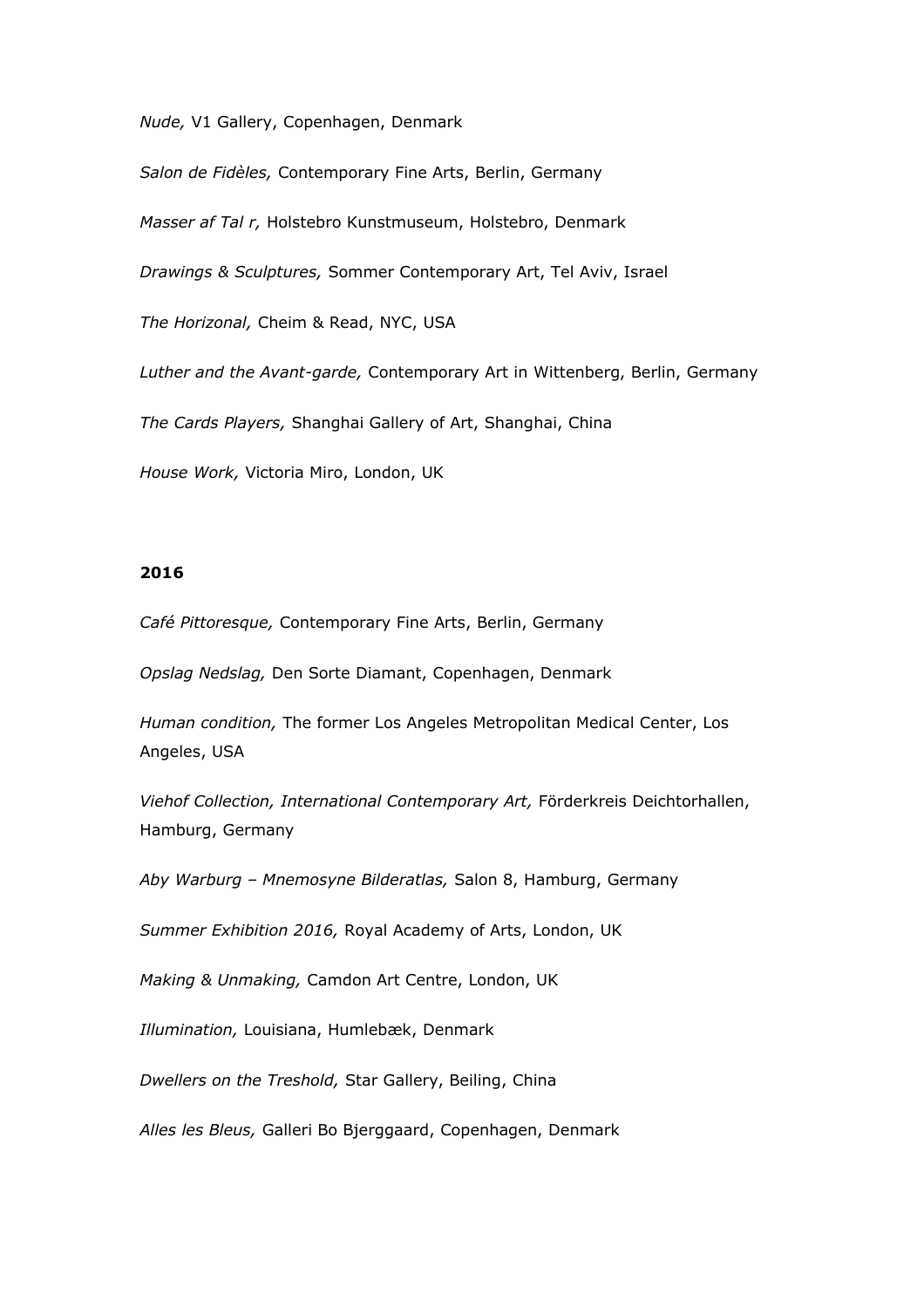*Arthur Cravan,* Salon 8, Hamburg, Germany

*Tightrope Walk: Painted Images After Abstraction*, White Cube, London, UK

*Intimacy in Discourse: Unreasonable Sized Paintings,* SVA Chelsea Gallery, NYC, USA

*Forces in Nature,* Victoria Miro, London, UK

*Naturmøder,* J.F Willumsen Museum, Frederikssund, Denmark

*Random Sampling,* Haus der Kunst, Münich, Germany

*Eva, Pamela, Victoria……* Galleri Bjerggaard, Copenhagen, Denmark

*Avatar & Atavism,* Kunsthalle Düsseldorf, Germany

*Paperworlds,* Buchheim Museum, Munchen, Germany

Station to Station, Barbican Center, London, UK

Fire & Forget. On violence, KW Institute, Berlin, Germany

ArtZuid 2015, the Apollolaan, Minervalaan & Zuidas and Museumplein in Amsterdam, Netherlands

# **2014**

*TILLYKKE MED FØDSELSDAGEN, ASGER JORN!,* Galerie Van de Loo, Munich, Germany

*" in farbe! – Figur – Landschaft – Abstraktion - ",* Im H2 Zentrum für Gegenwartskunst im Glaspalast,Ausburg Germany

*Little Nemo*, Galerie Elisabeth & Klaus Thoman, Vienna, Austria

*Shades of Black on White,* Galleri Bo Bjerggaard, Copenhagen Denmark

*Front Row*, Contemporary Fine Arts, Berlin, Germany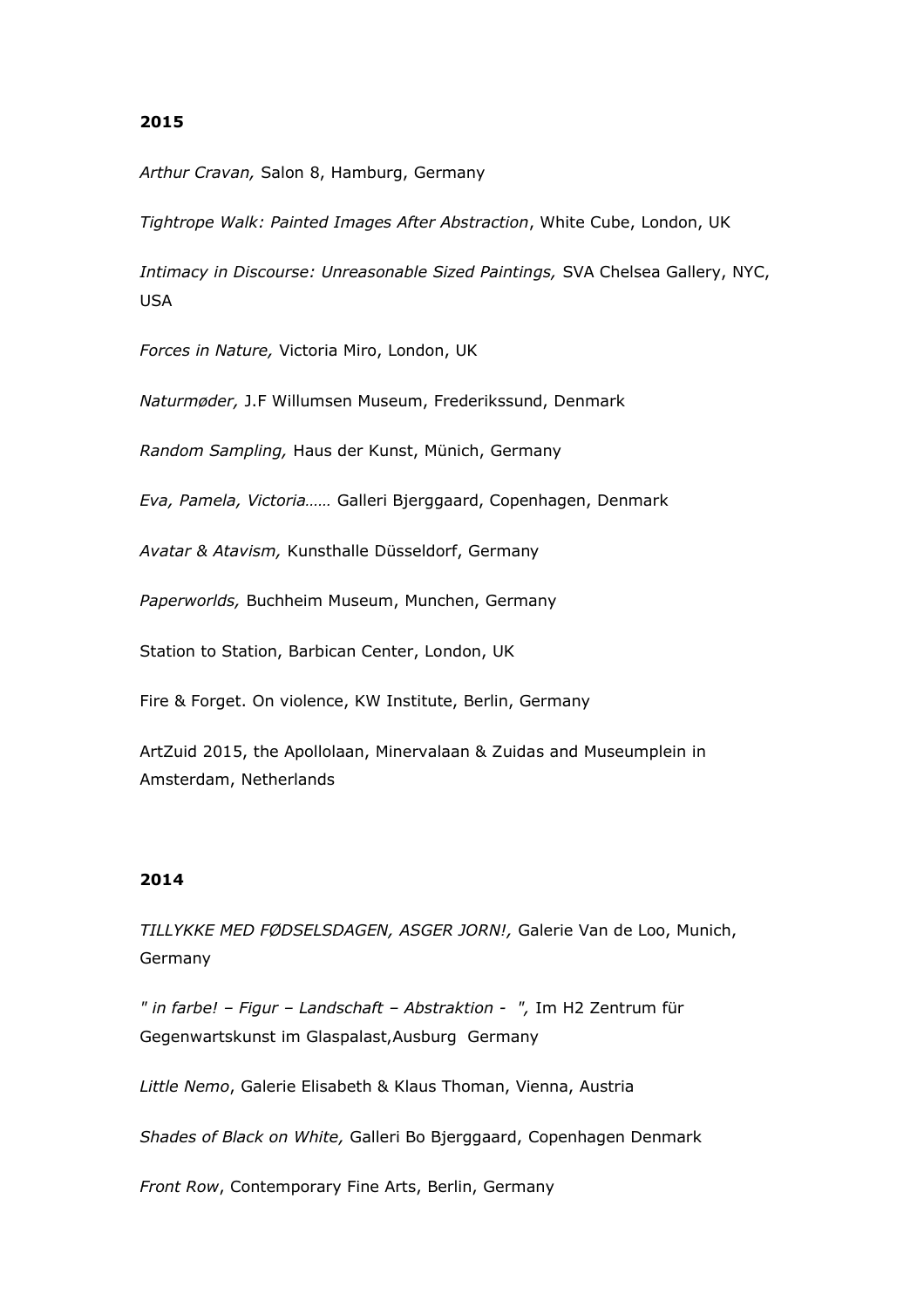*Portray,* Tim Van Laere Gallery, Antwerp, Belgium

*Paperworlds,* ME Collectors room Berlin/Olbricht Foundation, Germany

### **2013**

*The Age of Small Things,* curated by Chuck Webster, Dodge Gallery, New York

*Stargazer*, Sven-Harrys (Konstmuseum), Stockholm, Sweden

*La Figurazione Inevitabile*, Museo Pecci, Prato, Florence, Italy

*Enten Eller*, Nikolaj Kunsthal, Copenhagen, Denmark,

*Either Or*, Haus am Waldsee, Berlin, Germany

*Chicken or Beef*, The Hole, NYC, USA

*Flora and Friends*, Skånes Konstförening, Sweden

*Flora Danica,* Natural History Museum of Denmark, Denmark

*Everything and More*, Tim van Laere Gallery, Antwerp, Belgium

*Blackbooard – Art from teaching / Learning from Art,* Artipelag, Gustavsberg, Sweden

*Paper,* Saatchi Gallery, London, England

#### **2012**

*Kids,* Contemporary Fine arts, Berlin, Germany

*Wunderkammer,* Autocenter, Berlin, Germany

*Other Voices, Other Rooms*, Avlskarl Gallery, Copenhagen, Denmark

*Tal R, Meese og Richter,* Holstebro Kunstmuseum, Holstebro, Denmark

*Pink Caviar,* Louisiana's aquisitions for the collection over the past three years, Louisiana, Humlebæk, Denmark.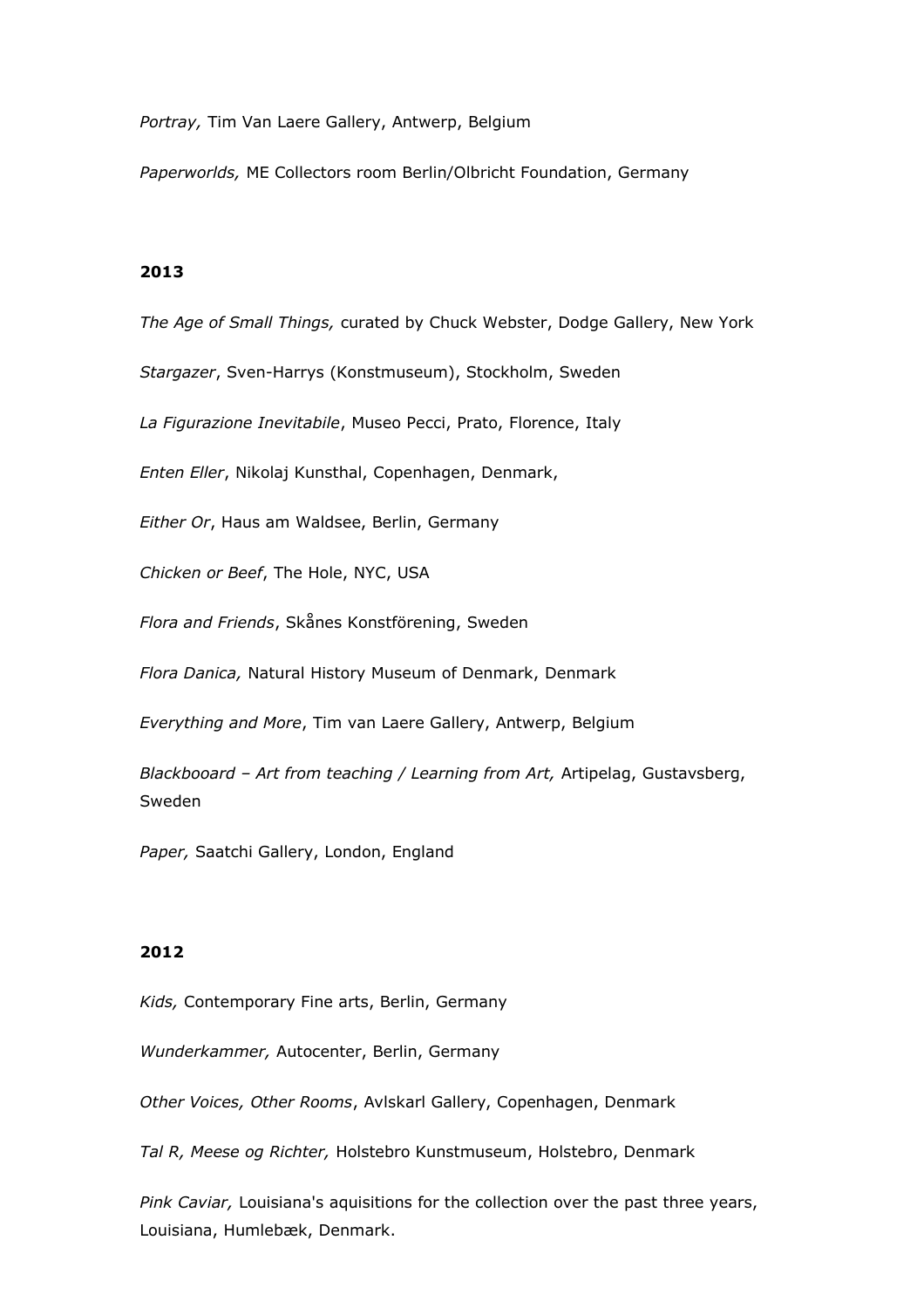*Rendezvous der Maler II - Malerei an der Kunstakademie Düsseldorf von 1986 bis heute,* Kunstakademie Düsseldorf, Düsseldorf, Germany

*BERLIN TUT GUT!,* The 16th LINE GALLERY, Rostov, Russia

*LUBOK. Grafica contemporanea y libros de artistas de Leipzig*, Museo Nacional de la Estampa, Mexico City, Mexico

### **2011**

*Presentaions from the collection* Cosima Von bonin, Per Kirkeby and Tal R,Museum Magasin 3, Sweden

*Projekt Skagen 2, Lysets Land,* Skagen, Denmark

*From Dürer to Tal R*, Statens Museum For Kunst, Copenhagen, Denmark

*North by New York, New nordic art*, Storr/Pietropaolo, ASF, NYC, USA

*"Review / Preview II",* Grieder Contemporary Zurich, Schweiz

*"LUBOK. Künstlerbücher aus Leipzig",* Spendhaus Reutlingen, Germany

# **2010**

*In the company of Alice*, Victoria Miro, UK

*Blickkontakte. Sammlung SOR Rusche* Anhaltische Gemäldegalerie, Dessau, Germany

*PHYSICAL,* Autocenter, Berlin, Germany

Sk*ulpturengarten Villa Schöningen*, Villa Schöningen, Potsdam, Germany

*[Thrice Upon a Time](http://www.kunstaspekte.de/index.php?tid=63892&action=termin)*[,](http://www.kunstaspekte.de/index.php?tid=63892&action=termin) Magasin 3, Stockholm Konsthall, Sweden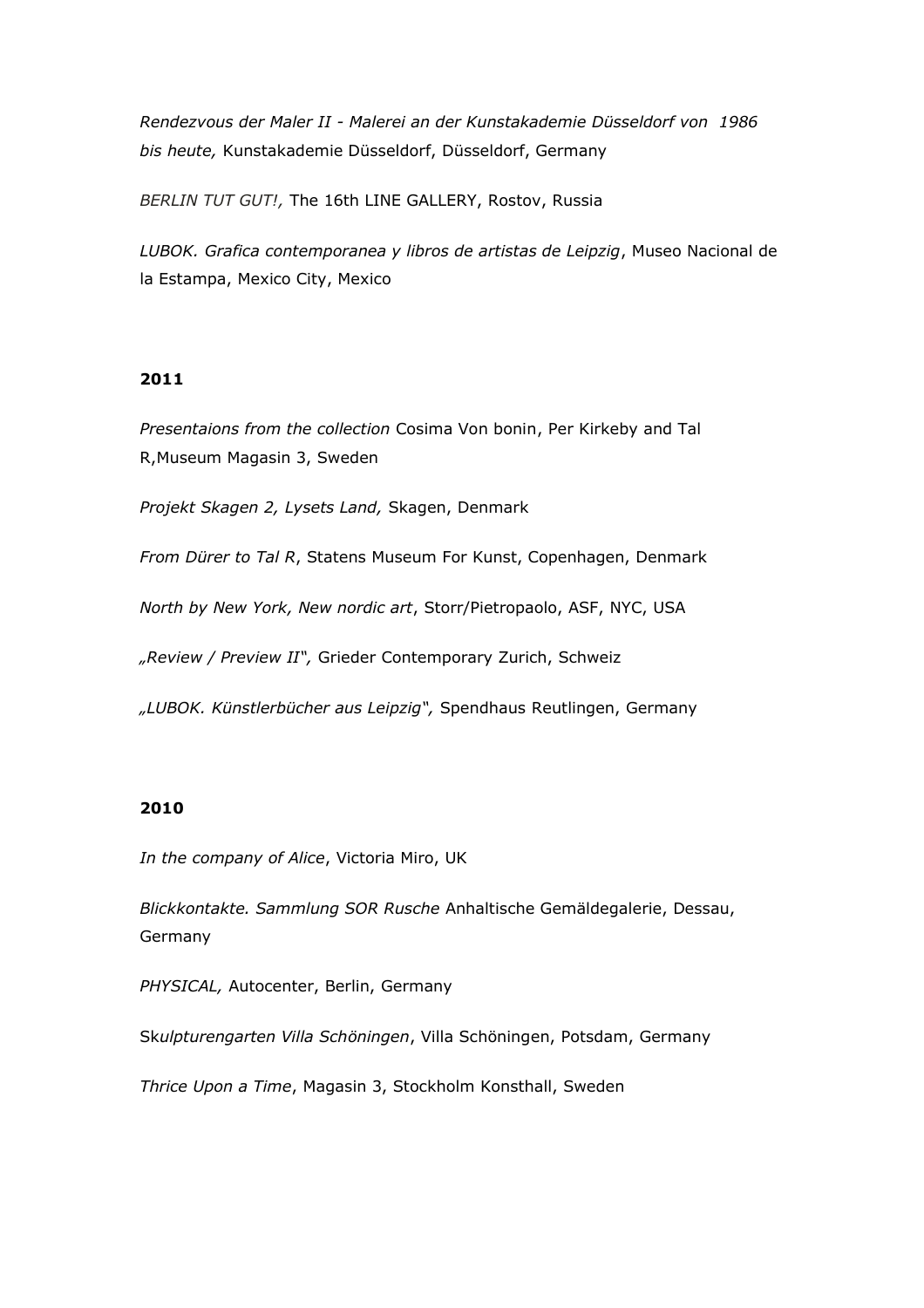*BRANDNEU Ankäufe 2007-2008*, Essl Museum, Klosterneuburg, Austria

### **2008**

*Rooming in!*, Patricia Low Contemporary, Gstaad, Switzerland

*Schwarze Galle, roter Saft. Aspekte des Melancholischen in der Zeitgenössischen Kunst*, b-05. Kunst- und Kulturzentrum, Montabaur, Germany

*Andersens Wohnung two*, Andersen's Contemporary, Berlin, Germany

*Penal Colony*, Museum of Art Ein Harod, Ein Harod, Israel

*Abstrakt,* Museum Moderner Kunst Kärnten, Kärnten, Austria

*Danskjävlar*, Kunsthal Charlottenborg, Copenhagen, Denmark

#### **2007**

*xxs,* Sommer Contemporary Art, Tel Aviv, Israel

*Effiges*, Modern Art, London, UK

*Return to Form*, Patricia Low Contemporary, Gstaad, Switzerland

*Mad Love – Young Art from Danish Private Collections*, ARKEN, Ishøj, Denmark

Douglas Hyde Gallery, Dublin, Ireland

*Köln Skulptur 4*,Skulpturenpark Cologne, Germany

*The Believers*, MASS Moca, Massachusetts, USA

### **2006**

*Naivism in Contemporary Art*, ARKEN , Ishøj, Denmark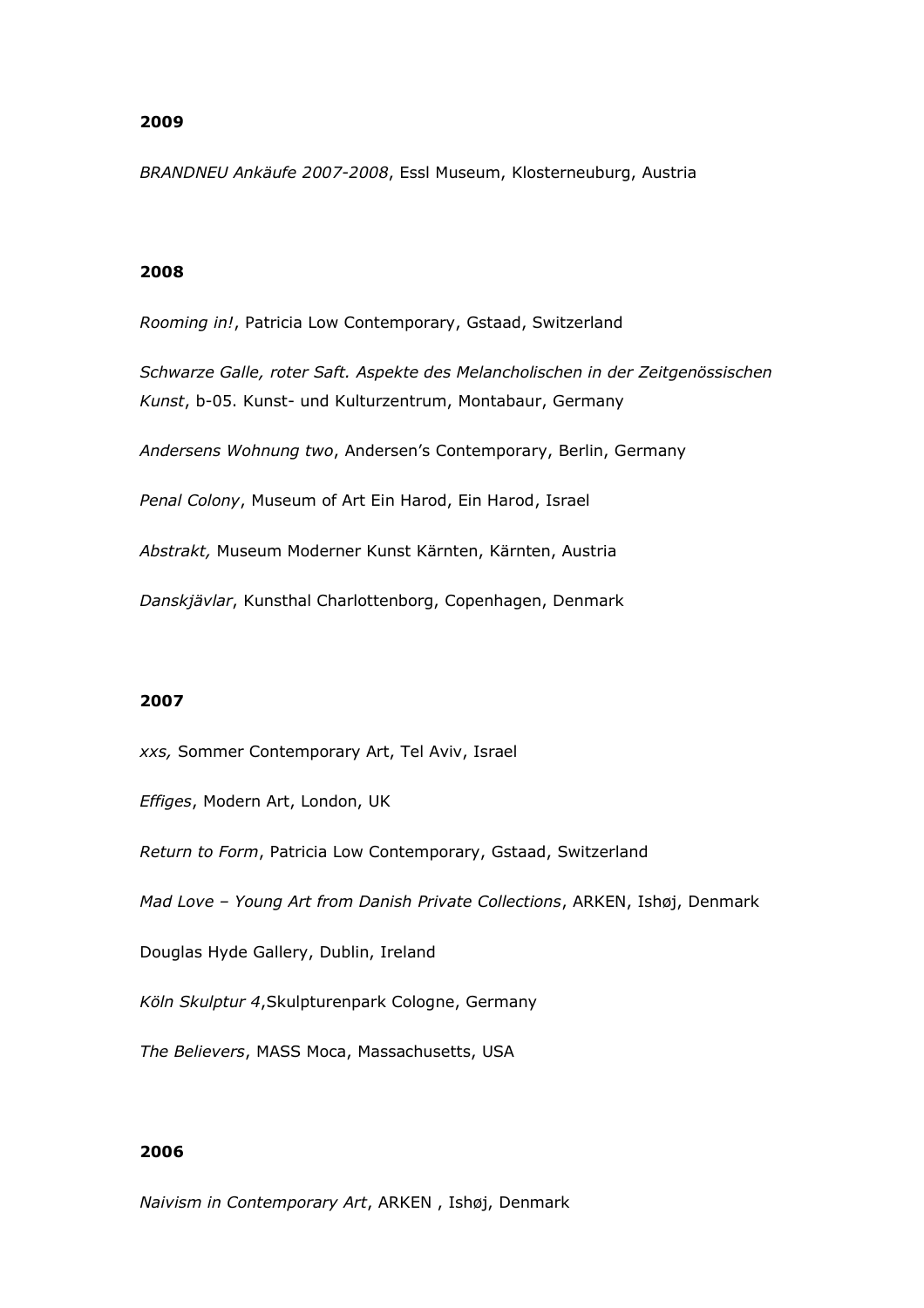*MALERHJERNE! Ungt dansk maleri*, ARKEN, Ishøj, Denmark

*Once upon a Time in the West*, Contemporary Fine Arts, Berlin, Germany *The Triumph of Painting IV*, Saatchi Gallery, London, UK

### **2005**

*Fairy Tales Forever*, ARoS, Århus, Denmark *Shadow Play*, Kunsthallen Brandts Klædefabrik, Odense, Denmark *The Triumph of Painting. Part II,* Saatchi Gallery, London, UK *Baby Shower,* Galleri Nicolai Wallner, Copenhagen, Denmark *Schnitte / Cuts*, Produzentengalerie, Hamburg, Germany *Imagination wird Wirklichkeit*, Sammlung Goetz, München, Austria

### **2004**

*Helmut Federle, A Nordic View*, Galerie nächst St. Stephan, Vienna, Austria *Extended Painting*, Victoria Miro Gallery, London, UK *New Blood*, The Saatchi Gallery, London, UK *Stay Positive*, Marella Arte Contemporanea, Milano, Italy *Huts*, Douglas Hyde Gallery, Trinity College, Dublin, Ireland

### **2003**

*10 års jubilæumsudstilling*, Galleri Nicolai Wallner, Copenhagen, Denmark *Go Johnny Go! The Electric Guitar - Art & Myth*, Kunsthalle Wien, Austria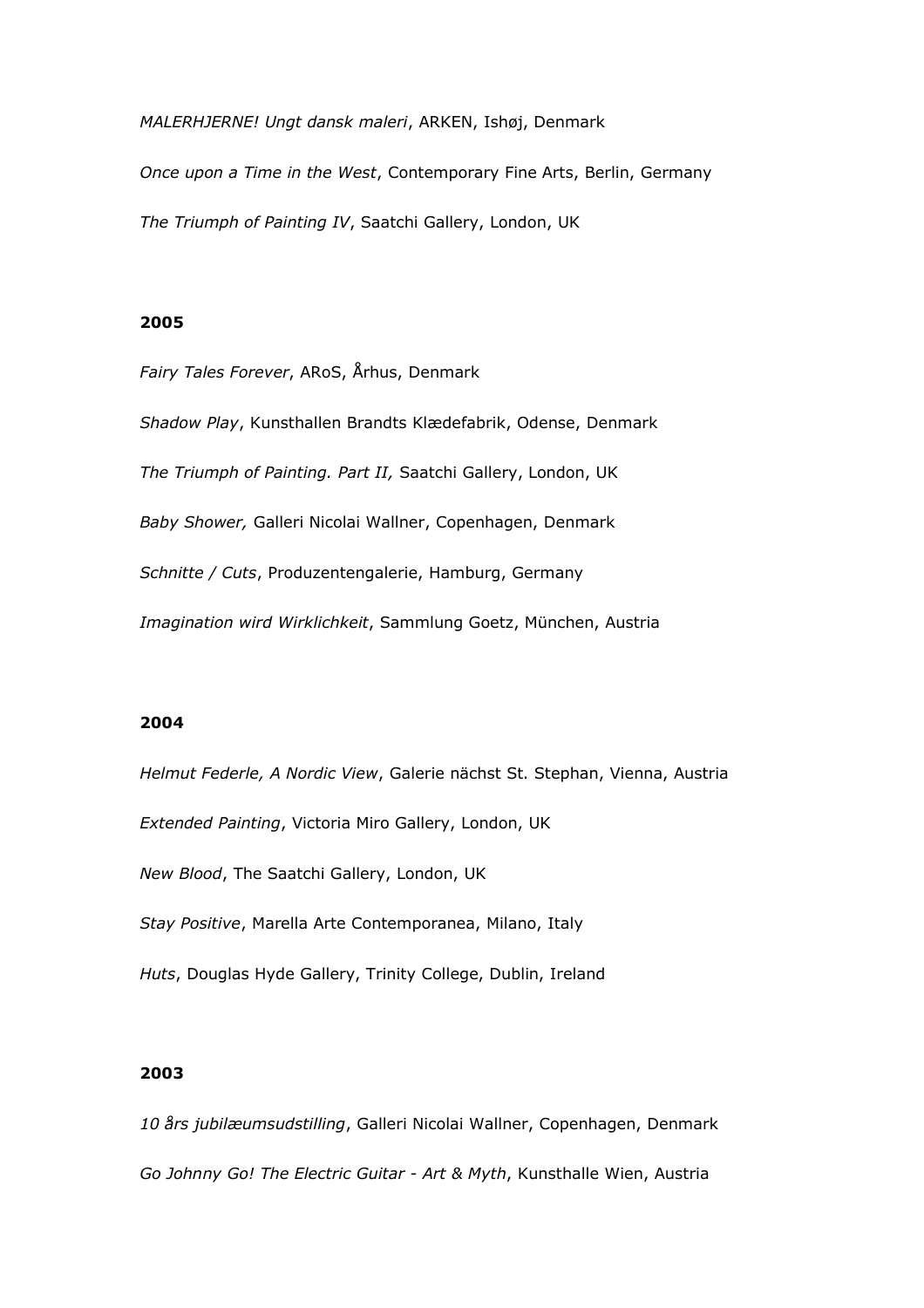*The gallery show*, Royal Academy of Arts, London, UK

*Carnegie Art Award*, Stockholm, Sweden

*Ars Fennica*, Henna and Pertti Niemistö Art Foundation, Helsinki, Finland

*Stop for a moment – Painting as Presence*, Wäino Aaltonen Museum Museum of Art, Turku, Finland and ARKEN, Ishøj, Denmark

*Carnegie Art Award - Nordic Painting*, Konstakademien, Stockholm. Sophienholm, Lyngby. Stenersenmuseet, Oslo. Helsingin Taidehalli, Helsinki. Listasafn Islands, Reykjavik

### **2001**

*Artists from Berlin, Los Angeles and New York*, Victoria Miro Gallery, London, UK

*Bad Touch*, Lump Projects, Raleigh, USA

*III Biennal Mercosul*, Porto Alegre, Brasil

*Works on paper from Acconci to Zittel*, Victoria Miro Gallery, London, UK

*Gravures de Peintres*, Nils Borch Jensen Verlag und Druck, Berlin, Germany

*TAKE OFF 20:01*, Aros, Århus, Denmark

*Xanadu*, Forumbox, Helsinki, Finland

#### **2000**

*Organising Freedom - Nordic Art of the 90's*, Moderna Museet, Stockholm, Sweden & Charlottenborg, Copenhagen, Denmark

*Painterly*, 11th Vilnius Painting Triennial, Contemporary Art Centre, Vilnius, Lithuania

*Duchamp's Suitcase*, Arnolfini, Bristol , UK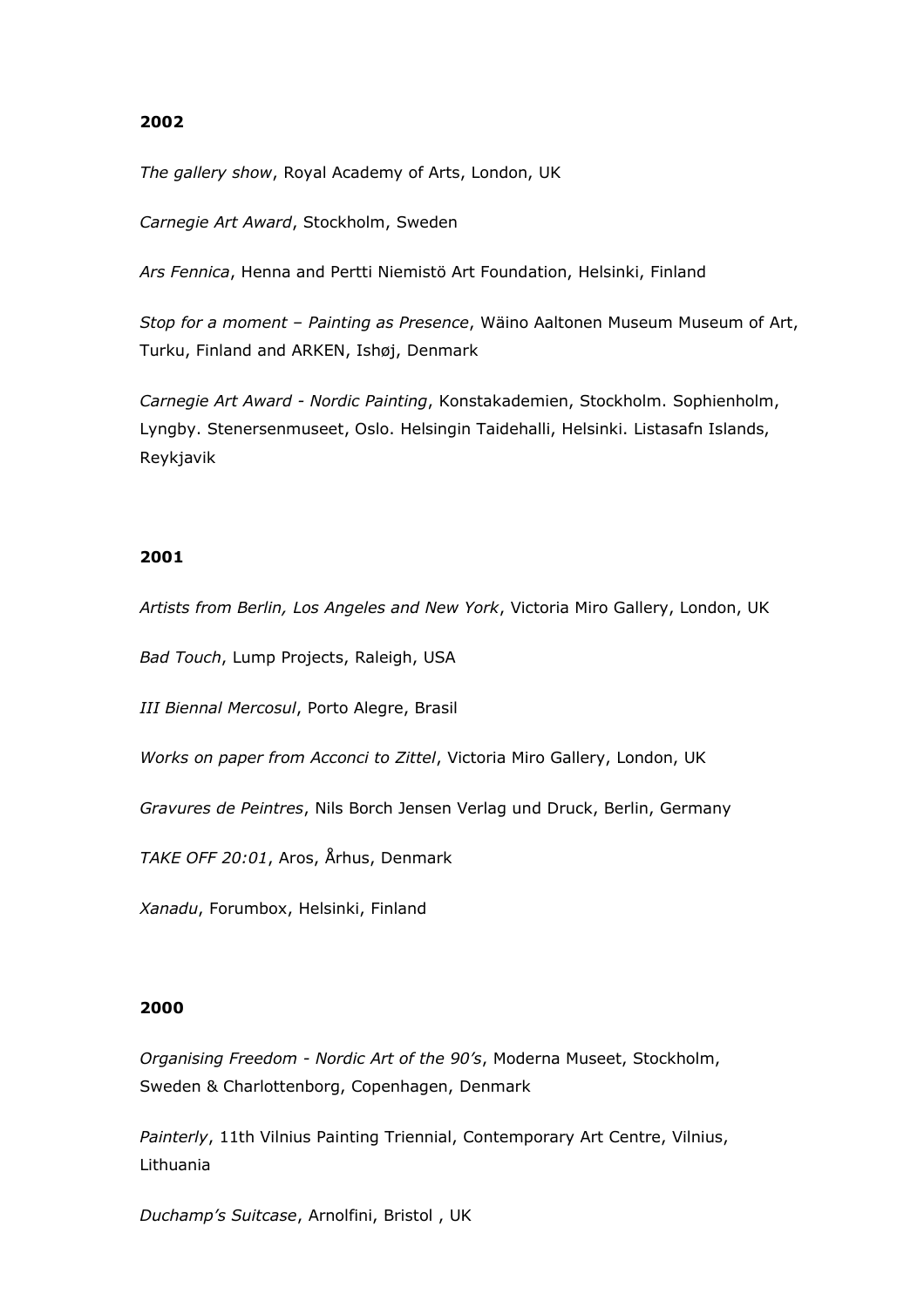*Fuori Uso 2000/The Bridges*, Associazione Culturale Arte Nova, Pescara, Italy

### **1999**

*Cities on the Move*, Louisiana Museum for Moderne Kunst, Humlebæk,Denmark

*Scorpio Rising*, Contemporary Fine Arts, Berlin, Germany

*Expansive og optimistike øjeblikke*, Rhizom, Århus, Denmark

*Big Red*, Galerie Mikael Andersen, København, Denmark

*Gallery Swap - Contemporary Fine Arts at Sadie Coles HQ*, Sadie Coles HQ, London, UK

*Carnegie Art Award - Nordic Painting*, Konstakademien, Stockholm, Sweden - Sophienholm, Copenhagen, Denmark - Stenersenmuseet, Oslo, Norway – Konsthallen, Helsingfors, Finland - Listasafn Islands, Reykjavik, Island

*Proms IV*, Kunsthallen Brandts Klædefabrik, Odense, Denmark

#### **1998**

*The White Loop*, Part of "Archipelago" (sammenm med Fos og Kaspar Bonnén), Søhistorisk Museum, Stockholm, Sweden

*Momentum*, Nordic Festival of Contemporary Art, Moss, Norway

*Couples*, Galerie Mikael Andersen, Copenhagen, Denmark

*Hvis det var dig der kom til et fremmed sted, Tombola*", collaboration with Fos & Kaspar Bonnén, Aarhus Festuge, Aarhus, Denmark

*Carnegie Art Award - Nordic Painting*, Konstakademien, Stockholm, SWE; Sophienholm, Lyngby, DK; Stenersenmuseet, Oslo, NOR; Helsingin Taidehalli, Helsinki, FIN; Listasafn Islands, Reykjavik, IS

*Nordic Nomads,* White Columns, New York, USA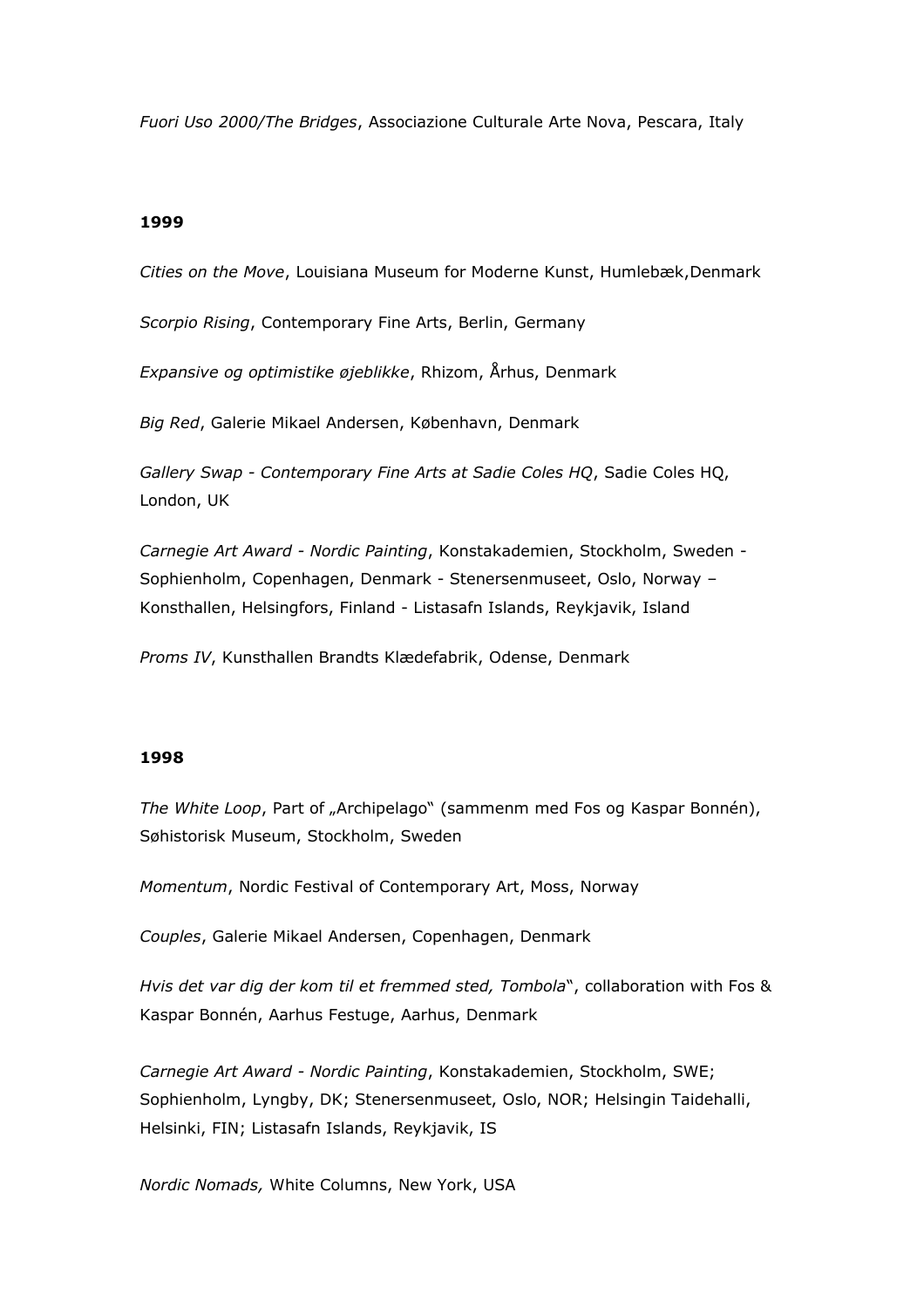*It all began in the seventies*, Mishkan Le'Omanut - Museum of Art, Ein Harod, IL

### **1997**

*90'er Modernisme*, Den Frie Udstillingsbygning, Copenhagen, Denmark

*Frisk-o*, Kørners Kontor, København , Denmark

*Kom Maj Du Søde Milde*, Galerie Mikael Andersen, Copenhagen, Denmark

*Louisiana udstillingen*, Louisiana Museum for Moderne Kunst, Humlebæk, Denmark

### **1996**

*Coming Up*, Stalke Kunsthandel, Copenhagen, Denmark

*Smile Now, Cry Later*, Turbinehallerne, Copenhagen, Denmark

*Update*, Turbinehallerne, Copenhagen, Denmark

*Charlottenborgs Efterarsudstilling*, Det Nye Kvarter (with Fos and Kaspar Bonnén), Charlottenborg, Copenhagen, Denmark

### **1995**

*The Grand Las Vegas Opening*, Las Vegas, Copenhagen, Denmark

*Maleri efter Maleri*, Kastrupgårdsamlingen, Copenhagen, Denmark

#### **1992**

*Flag*, Hollerups Kunsthandel, Copenhagen, Denmark

*Hvis det var dig der kom til et fremmed sted*, Tombola, (with Fos and Kaspar Bonnén), Aarhus Festuge, Denmark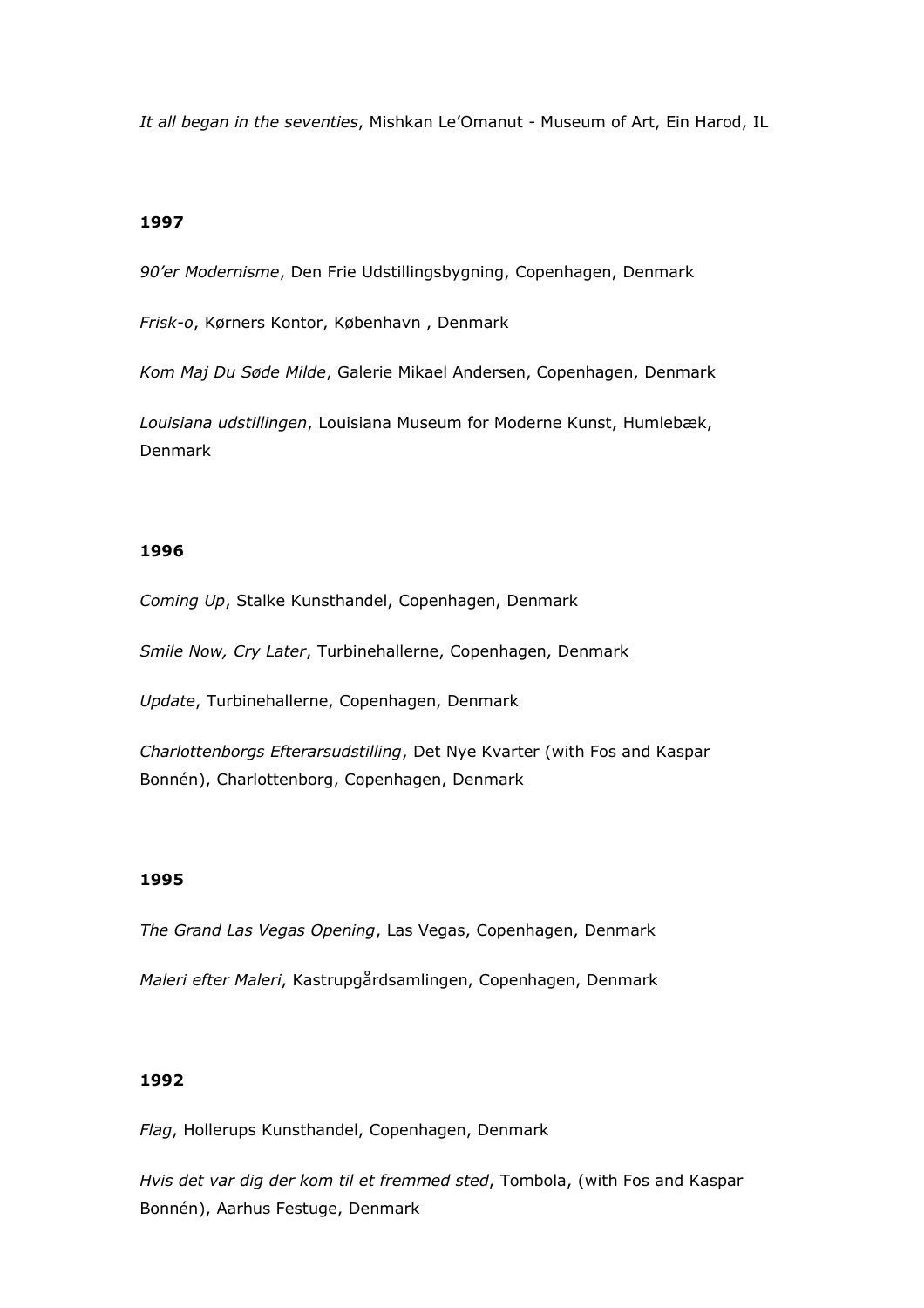*Nordic Nomads*, White Columns, New York, USA

### **Site-specific art**

2011 Paintings for the lecture hall, KPMG, Frederiksberg, Denmark

2009 Painting for Frederik 8.s Palæ, Amalienborg, Copenhagen, Denmark

2004 Painting "Et skib er ikke en ø" til Takkelloftets foyer, Operaen, Copenhagen, Denmark

### **Collections (selected)**

Artipelag, Gustavsberg, Sweden Bayerische StaatsBibliothek, Munich, Germany Centre Pompidou, Paris, France Museum Boijmans Van Beuningen, Rotterdam, Holland Kunsten, Ålborg, Denmark Saatchi Gallery, London, United Kingdom Museum Kunstpalast, Düsseldorf, Germany ME Collectors room Berlin/Olbricht Foundation, Berlin, Germany The Art Institute of Chicago, Chicago, USA Hammer Contemporary Collection, Los Angeles, USA Statens Museum for Kunst, Copenhagen, Denmark Louisiana Museum for Moderne Kunst, Humlebæk, Denmark ARKEN, Ishøj, Denmark Aros, Aarhus, Denmark

Horsens Kunstmuseum, Horsens, Denmark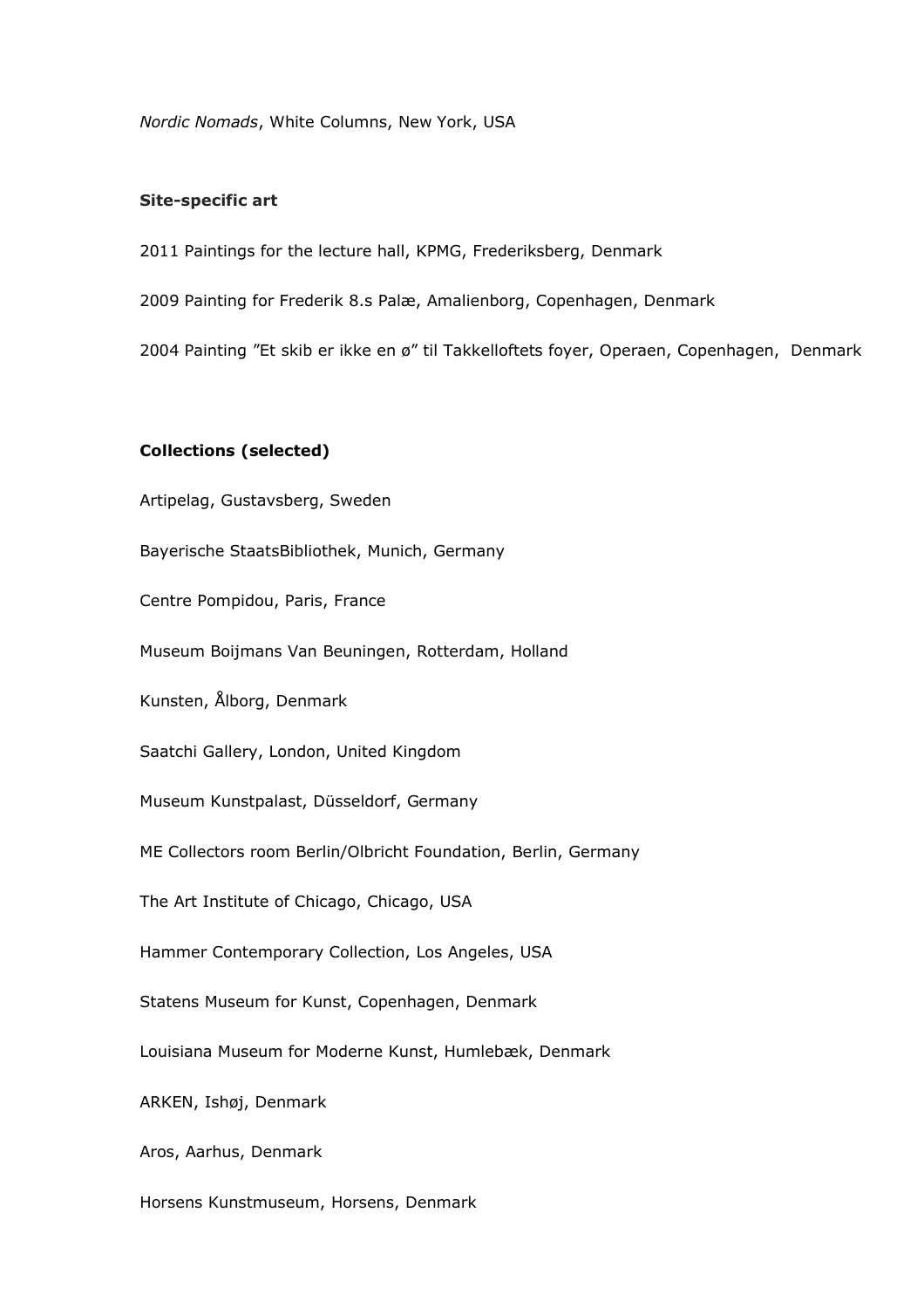Holstebro Kunstmuseum , Holstebro, Denmark Trapholt, Kolding, Denmark Bonnefanten Museum, Maastricht, Holland Essl Museum, Klosterneuburg, Austria Goetz Collection, München, Germany Kunsthalle zu Kiel, Kiel, Germany Museum Abteiberg, Mönchengladbach, Germany Magasin 3, Stockholm, Sweden Moderna Museet, Stockholm, Sweden Kiasma, Helsinki, Finland Berlinische Galerie Landesmuseum für Moderne Kunst, Berlin, Germany

# **Scholarships, awards (selected)**

2005 Eckersberg Medaillen

2002 Carnegie Art Award

2002 Morgenavisen Jyllands-Posten, Årets Kunstner

### **Awarded:**

2018 Prince Eugens Medal

2016 Ny Carlsbergfondets Kunstnerlegat

2005 Jens Søndergaard og Hustrus Mindelegat

2004 Eckersberg Medaillen

2002 pris fra Carnegie Art Award